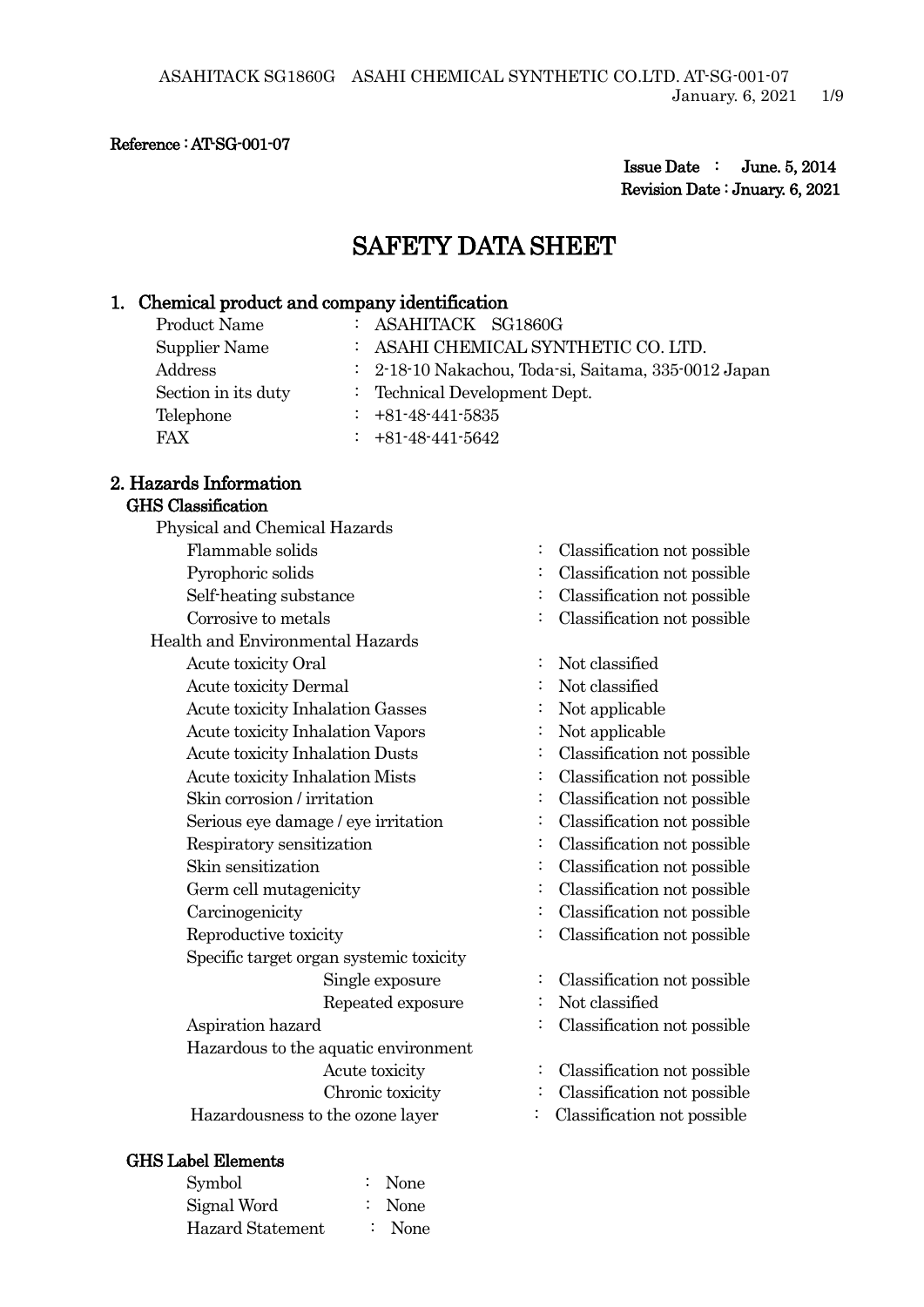| Precautionary statements |                                                                   |
|--------------------------|-------------------------------------------------------------------|
| Prevention               | $\therefore$ Obtain and read an instruction manual before use.    |
|                          | Don't handle till read and understand all security attention.     |
|                          | Avoid breathing dust / fume / mist / vapor / spray.               |
|                          | Wear suitable protective gloves or personal protective tools      |
|                          | if necessary.                                                     |
|                          | Use in well-ventilated area and ventilate the workshop enough.    |
|                          | Don't take out the polluted work-clothes from workshop.           |
|                          | Wash clothing when you reuse polluted clothes.                    |
| Response                 | : Wash hands thoroughly after handling.                           |
|                          | If adhering to the skin, wash thoroughly with soap and plenty of  |
|                          | water soap.                                                       |
|                          | If skin irritation or a rash appeared, get medical advice /       |
|                          | attention.                                                        |
|                          | If the eyes, wash carefully with water.                           |
|                          | Call doctor/physician if you feel unwell.                         |
| Storage                  | : Store in sealable containers with key in well-ventilated place. |
| Disposal                 | Dispose in accordance with local / regional / national /<br>÷     |
|                          | international regulation.                                         |

## 3. Composition / information on ingredients

| Chemical substance or mixture | mixture                                    |
|-------------------------------|--------------------------------------------|
| Chemical name or generic name | Synthetic rubber system hot-melt adhesives |
| Ingredients and contents      | Styrene block copolymer etc. 100%          |

【Density range of constitution ingredients ( Japan )】

| Constitution ingredients | Density range   | Public announcement | CAS        | Remarks         |
|--------------------------|-----------------|---------------------|------------|-----------------|
|                          |                 | reference number    | Number     |                 |
| Styrene block copolymer  | Closed          | Existing            | Closed     | Thermoplastics  |
| Petroleum resin          | Closed          | Existing            | Closed     | Tackifier resin |
| Mineral oil              | $60^{\sim}70\%$ | Closed              | Closed     | Softener        |
| Titanium oxide           | ${<}1.0\%$      | $(1) - 558$         | 13463-67-7 | Coloring agent  |
| Carbon Black             | $< 0.1\%$       | $(5)-3328$          | 1333-86-4  |                 |
| Additive                 | ${<}1.0\%$      | $(3) - 1693$        | 6683-19-8  | Antioxidant     |
| Product (mixture)        | 100.0%          |                     |            |                 |

### 【Laws and regulations object ingredients ( Japan )】

|                |                              | Pollutant Release  | Poisonous and      |
|----------------|------------------------------|--------------------|--------------------|
| Constitution   | Industrial Safety & Health   | and Transfer       | Deleterious        |
| ingredients    | Act                          | Regulation         | Substances Control |
|                |                              | (PRTR)             | Act                |
| Mineral oil    | Dispiay, notification object | Non-correspondence | Non-correspondence |
|                | No.168                       |                    |                    |
| Titanium oxide | Notifiable substances No.191 | Non-correspondence | Non-correspondence |

( Notice : Follow all regulations and laws in your country )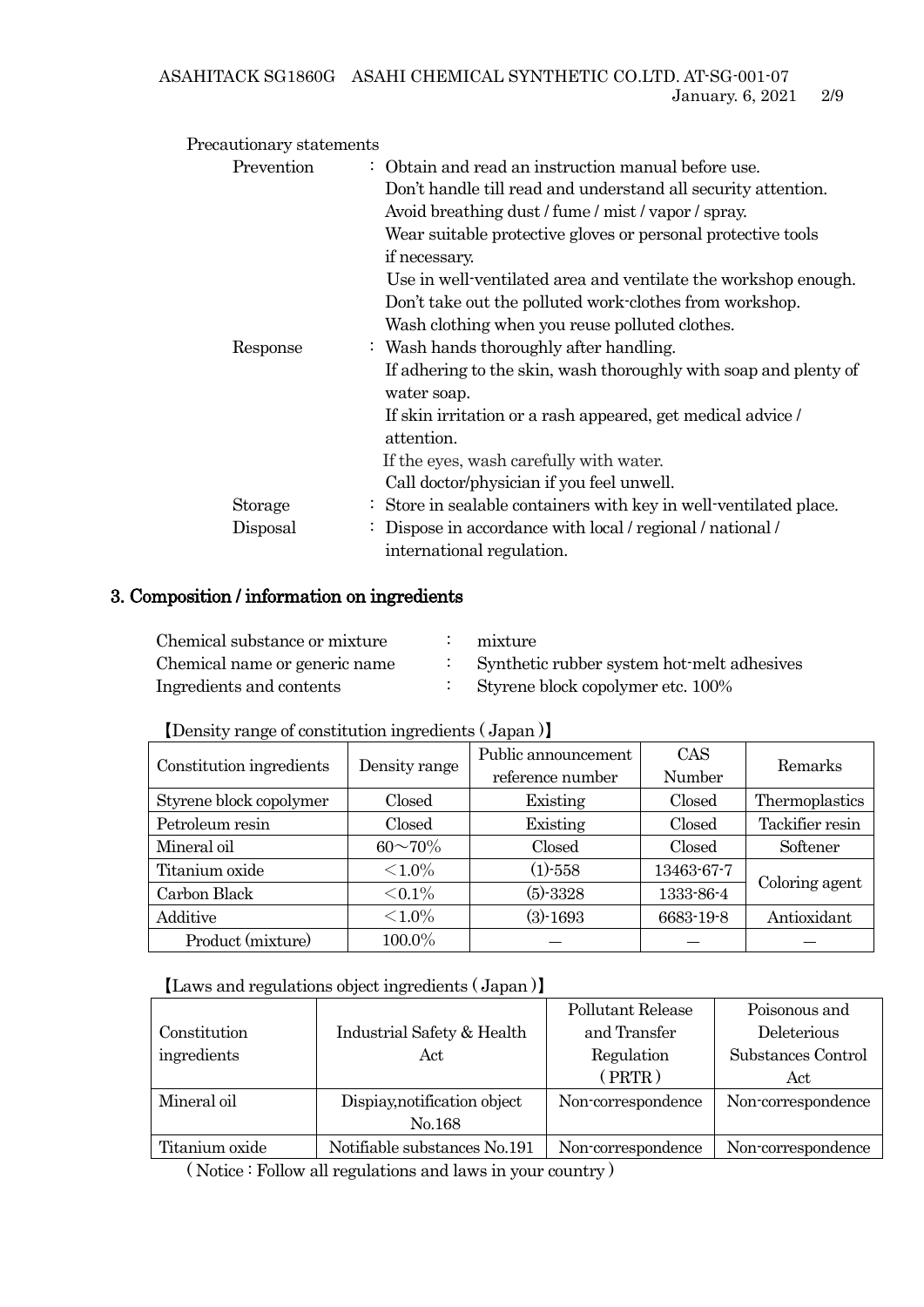### 4. Emergency measures

| <del>r.</del> Emicrgency measures   |                                                                                                    |
|-------------------------------------|----------------------------------------------------------------------------------------------------|
| Inhalation                          | Remove to fresh air and keep at rest in a position comfortable for                                 |
|                                     | breathing, and then get medical advice / attention immediately.                                    |
|                                     | If breathing has stopped, apply artificial respiration after clothes are                           |
|                                     | loosened and the respiratory airway is secured, and call the doctor                                |
|                                     | immediately.                                                                                       |
|                                     | When breathing and vomiting, do a brain to the side.                                               |
|                                     | Don't give anything from the mouth to the victim when not conscious.                               |
|                                     | Employ an attendant to the victim, and must not leave alone.                                       |
| Skin contact                        | In the case of contact of the degree without the burn, wash it away with                           |
|                                     | water well and wash it with soap more, then call a doctor.                                         |
|                                     | When you touched to the molten product, promptly cool off with plenty                              |
|                                     | of water, and then get medical attention.                                                          |
|                                     | Don't peel off forcibly when the product and clothes, etc. stick in the skin.                      |
|                                     | (Don't crush the blister, and do not peel off the skin.)                                           |
|                                     | Call a doctor if you feel unwell.                                                                  |
| Eye contact                         | $\therefore$ In case of contact with eyes, rinse with plenty of water for at least 15              |
|                                     | minutes, and get medical attention immediately.                                                    |
|                                     | Remove contact lenses (if worn) if easily possible, then continue rinsing.                         |
|                                     | When a molten product entered to the eyes, cool enough with plenty of                              |
|                                     | water immediately, and get medical attention to the burn.                                          |
|                                     | (Don't rub eyes, and open it forcibly.)                                                            |
| Ingestion                           | If conscious, give plenty of water or milk to drink, and get immediately                           |
|                                     | medical attention. (show this container or label)                                                  |
|                                     | Concise information on the most important symptom                                                  |
|                                     | : The vapor occurring at the time of heating, stimulates eyes, a nose,                             |
|                                     | a throat, respiratory organs and a mucous membrane.                                                |
|                                     | The vapor occurring at the time of heating, causes symptoms such as                                |
|                                     | unpleasantness, a headache, and a lacrimation.                                                     |
|                                     | If the molten product touched any body part, a serious burn is caused.                             |
|                                     | Protection of a person taking a first-aid measure                                                  |
|                                     | : Wear appropriate protective equipment, when there are a possibility of                           |
|                                     | coming in contact with the molten product and a possibility of inhaling                            |
|                                     | vapor.                                                                                             |
| Special instructions for the doctor |                                                                                                    |
|                                     | : Wear appropriate protective equipment, when there are a possibility of                           |
|                                     | coming in contact with the molten product and a possibility of inhaling                            |
|                                     | vapor.                                                                                             |
|                                     |                                                                                                    |
| 5. Fire-fighting measures           |                                                                                                    |
|                                     | Fire extinguisher $\colon$ Powder fire extinguishing medicine, bubble fire extinguishing medicine, |
|                                     | $CO2$ , sand, water(a large quantity of water), etc.                                               |
|                                     | Fire extinguisher that are not suitable                                                            |
|                                     | : Don't use cylinder shape water, because it might expand a fire.                                  |

Specific dangerous hazardous property at a fire

- : Carbon dioxide, carbon monoxide, in addition, nitrogen oxide-based gas,
	- and hazardous gases or vapors may evolve on burning.
- Specific fire extinguishing method
	- : Perform the fire extinguishing work from windward.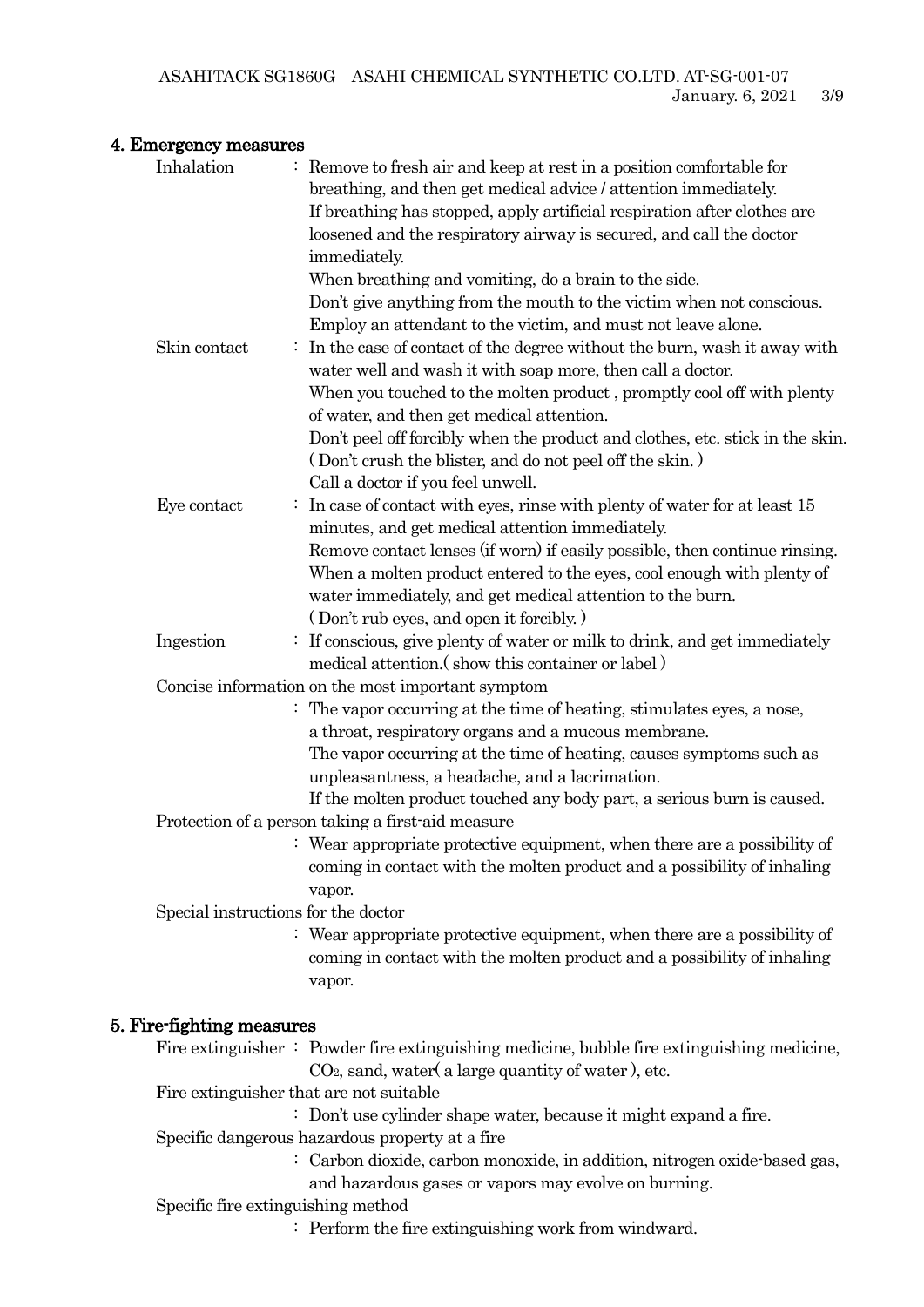It is noted enough that cylinder shape water scatters the hot water or the molten products, and has possibility of the burn. In this case, it is effective to intercept air by using the fire foam. Stop the supply of combustion source immediately, and water the equipments of surroundings and it cools off.

Prohibit people except the parties concerned from entering around the fire occurrence place, and let them evacuate to the safe place.

Perform an appropriate measures so that the material which has an influence on environment should not flow out by watering for fire extinguishing.

### Protection for firefighters

: On the occasion of fire extinguishing work, wear complete protective clothing, perform a step of the prevention of burn, and perform fire fighting from windward.

Because toxic gas may be generated, wear a tool for an appropriate breath protection ( a gas mask for organic gas or self-contained breathing apparatus ).

### 6. Accidental release measures

| Personal precaution             | $\therefore$ Stretch a rope around leaking, and prohibit peoples other than |
|---------------------------------|-----------------------------------------------------------------------------|
|                                 | persons concerned from entering in the zone.                                |
|                                 | Evacuate all non essential personnel from the area                          |
|                                 | immediately.                                                                |
|                                 | Wear the appropriate protection equipment, and perform the                  |
|                                 | collecting work from windward.                                              |
|                                 | When the molten product leaked, allow the product to cool                   |
|                                 | solidify and remove as a solid.                                             |
|                                 | Perform enough ventilation till collection is over.                         |
| Environmental precaution        | Do appropriate measures to inform the leakage to neighboring                |
|                                 | resident, because there is a possibility of feeling the smell               |
|                                 | unpleasantly according to the person.                                       |
|                                 | Prevent the leaking dispersion of the material to the outside,              |
|                                 | the outflow to the river, drainage, and the drainage trench, and            |
|                                 | infiltration to the soil.                                                   |
|                                 | Moreover, make efforts to collect the whole quantity when                   |
|                                 | flowing out.                                                                |
| Recovery method                 | $\therefore$ If the molten product leaked, cool off and solidify.           |
|                                 | And then collect it as a solid state in sealable containers.                |
| Prevention of secondary hazards |                                                                             |
|                                 | : Remove all sources of ignition from the circumference                     |
|                                 | <i>immediately.</i>                                                         |

### 7. Handling and storage precaution

#### Handling

| Technical measures | $\therefore$ Fire attention.                                  |
|--------------------|---------------------------------------------------------------|
|                    | Use special melting equipment and coating equipment.          |
|                    | Don't heat product directly by the fire etc                   |
|                    | Near a handling place, install the equipment to cool, to wash |
|                    | a hand, a face and a body, and to gargle in emergency.        |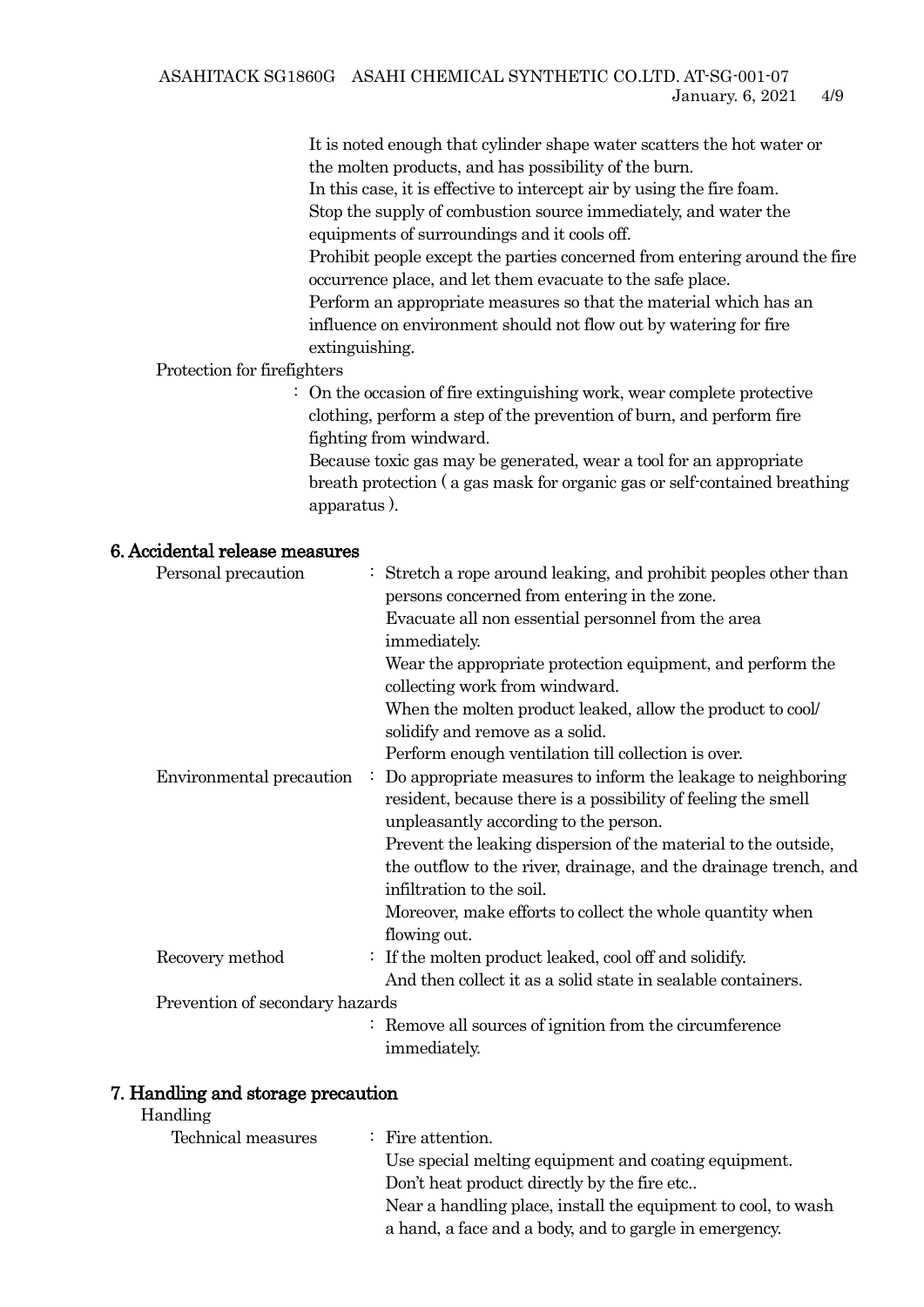ASAHITACK SG1860G ASAHI CHEMICAL SYNTHETIC CO.LTD. AT-SG-001-07 January. 6, 2021 5/9

| Safe handling advice | Wear the protective equipment when there is a possibility of<br>inhalation or contact to the skin.<br>Perform the handling at a good place of the ventilation, and<br>also perform the ventilation of the workshop enough.<br>Install a local exhaust or the total exhaust if necessary.<br>Do not handle until reading and understanding all the safety<br>attention.<br>Don't treat the containers violently to lead to damage.<br>Avoid breathing vapors and fumes from the molten product<br>at heating.<br>Perform the handling in the outdoors as much as possible from<br>windward.<br>After handling, wash a hand, a face and a body well, and also<br>gargle. |
|----------------------|------------------------------------------------------------------------------------------------------------------------------------------------------------------------------------------------------------------------------------------------------------------------------------------------------------------------------------------------------------------------------------------------------------------------------------------------------------------------------------------------------------------------------------------------------------------------------------------------------------------------------------------------------------------------|
|                      | Prohibit the entry to the handling places other than the person<br>concerned.                                                                                                                                                                                                                                                                                                                                                                                                                                                                                                                                                                                          |
| Storage              |                                                                                                                                                                                                                                                                                                                                                                                                                                                                                                                                                                                                                                                                        |
| Technical measures   | Keep it in the inventory location of "Designated flammable"<br>$good$ ".                                                                                                                                                                                                                                                                                                                                                                                                                                                                                                                                                                                               |
|                      | Seal it up so that garbage and water do not enter, and keep it.<br>Store in a well-ventilated, cool and dark place away from fire<br>sources and high temperature objects.                                                                                                                                                                                                                                                                                                                                                                                                                                                                                             |
|                      | Avoid the direct sunshine because the direct sunshine may                                                                                                                                                                                                                                                                                                                                                                                                                                                                                                                                                                                                              |
|                      | decrease the performance of the product remarkably.                                                                                                                                                                                                                                                                                                                                                                                                                                                                                                                                                                                                                    |
| Packaging materials  | The wrapping material which prevent moisture absorption,<br>electrostatic outbreak and the package which is hard to destroy                                                                                                                                                                                                                                                                                                                                                                                                                                                                                                                                            |
|                      | are desirable, if possible.                                                                                                                                                                                                                                                                                                                                                                                                                                                                                                                                                                                                                                            |

### 8. Exposure controls / personal protection

Management density : No information is available.

Permissible Exposure Limit : ( as Permissible Exposure Limit for constitution ingredients )

| Constitution            | Permissible Exposure Limit |                             |                                  |  |
|-------------------------|----------------------------|-----------------------------|----------------------------------|--|
| ingredients             | Japan Association on       |                             | <b>ACGIH</b>                     |  |
|                         | <b>Industrial Health</b>   |                             |                                  |  |
| Styrene block copolymer |                            | No information is available | TWA $10mg/m^3$                   |  |
| Mineral oil             |                            | $3mg/m^3$ (mineral oil)     | TWA $5mg/m^3$ (mineral oil mist) |  |
|                         | mist)                      |                             |                                  |  |
| Titanium oxide          | 4mg/m <sup>3</sup>         | (Total dust)                | TWA $10mg/m^3$                   |  |
| Carbon black            | 4mg/m <sup>3</sup>         | (Total dust)                | TWA $3.5$ mg/ m <sup>3</sup>     |  |

Note : Total dust is referred to the standard value of "the 2nd、3rd kind dust".

Equipment measures : In mixing and molding work, it is desirable to use sealing up-type melting equipment. Install a local exhaust or the total exhaust, if necessary. Near a handling place, install the equipment to cool, to wash a hand, a face and a body, and to gargle in emergency.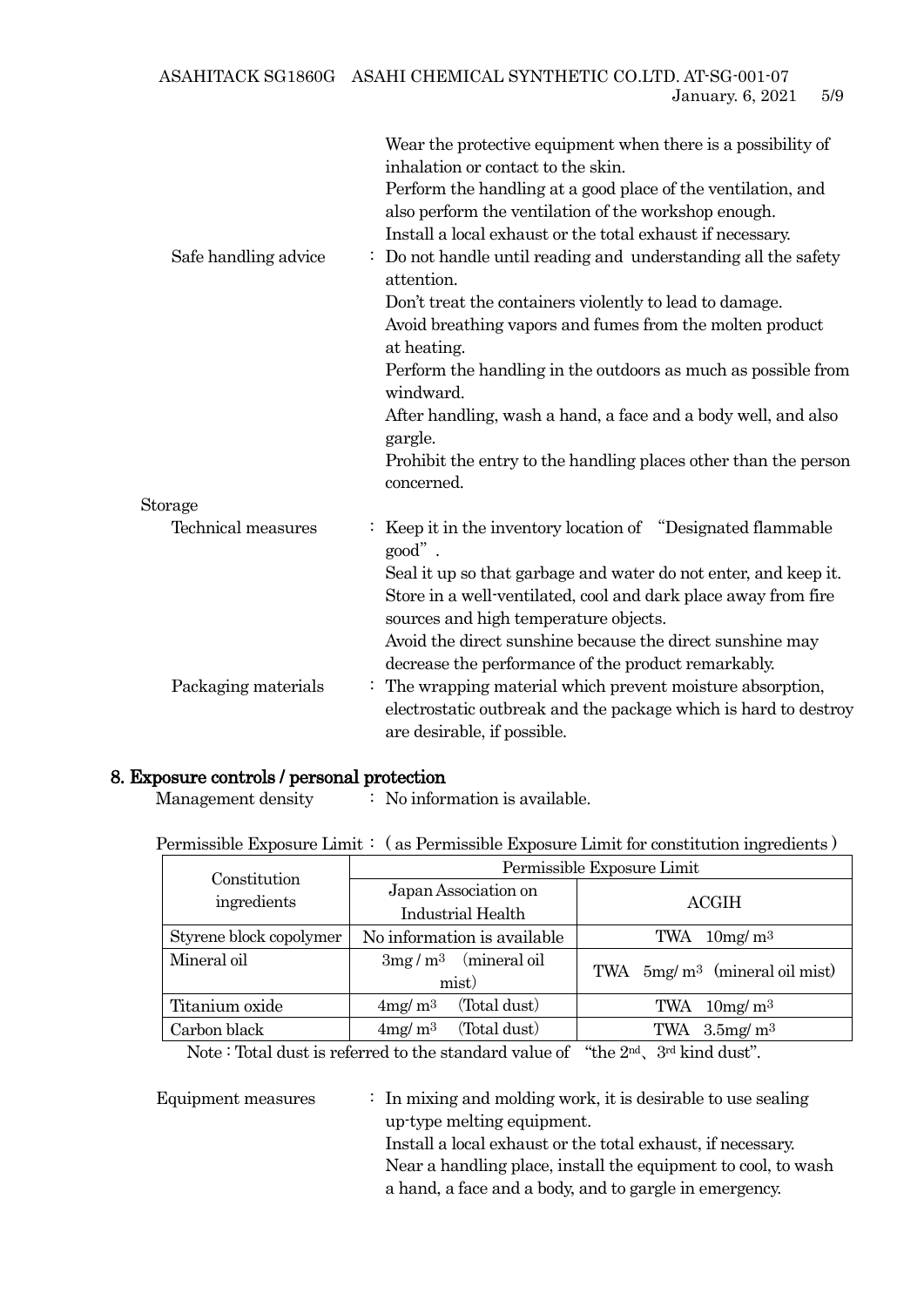| Personal protection equipment |                                                                                   |
|-------------------------------|-----------------------------------------------------------------------------------|
| Respiratory protection        | $\therefore$ Breathing protection when handling the molten product,               |
|                               | Such as gas mask for organic gas, dust protective mask and                        |
|                               | Supply air mask, etc.                                                             |
| Hand protection               | $\therefore$ Heat-insulting gloves when handling the molten product.              |
| Eye protection                | $\therefore$ Safety goggles when handling the molten product.                     |
|                               | Skin and body protection: Heat protective suits when handling the molten product. |
| Hygiene measures              | : Wash hands and gargle after handling.                                           |

## 9. Physical and chemical properties

| Physical state                                            |                                                                                |
|-----------------------------------------------------------|--------------------------------------------------------------------------------|
| Shape                                                     | : Solid                                                                        |
| Color                                                     | $\colon$ Gray                                                                  |
| Odor                                                      | : It is                                                                        |
| PH                                                        | : No data                                                                      |
|                                                           | The specific temperature/temperature range where a physical state changes      |
| Boiling point and                                         | : No data                                                                      |
| Boiling range                                             |                                                                                |
| Softening point                                           | : 119 $\degree$ C                                                              |
| Decomposition temperature : No data                       |                                                                                |
| Flash point                                               | : No data                                                                      |
| Ignition point                                            | : No data                                                                      |
| Explosion range                                           | : No data                                                                      |
| Vapor pressure                                            | : No data                                                                      |
| Vapor density                                             | : No data                                                                      |
| Density                                                   | $: 0.90$ (g/cm <sup>3</sup> )                                                  |
| Solubility                                                | : Not soluble in water                                                         |
|                                                           | VOC, weight percent : 0.00% (Toluene, Xylene, Ethylbenzene, Styrene)           |
| 10. Stability and reactivity                              |                                                                                |
| Stability                                                 | : Stable in normal conditions.                                                 |
|                                                           | But the performance of the product may change by heat and<br>Sunshine.         |
| Hazardous reaction potential: Stable. No self reactivity. |                                                                                |
| Condition to avoid                                        | : Avoid all sources of ignition, direct sunshine, water and<br>excessive heat. |
| Incompatible products                                     | : No information                                                               |
| Hazardous decomposition products                          |                                                                                |
|                                                           | : Carbon dioxide, carbon monoxide and other poisonous gas.                     |

### 11. Toxicological information

| Acute toxicity |                                                                            |  |                         |  |
|----------------|----------------------------------------------------------------------------|--|-------------------------|--|
| (Oral)         | $\colon$ (Styrene block copolymer)                                         |  | $LD50 > 2000$ mg/kg     |  |
|                | (Titanium oxide)                                                           |  | $LD_{50}$ > 10000mg/kg  |  |
|                | (Carbon black)                                                             |  | $LD50 > 15400$ mg/kg    |  |
|                | (Additive)                                                                 |  | rat $LD50 > 2000$ mg/kg |  |
|                | Because the mixture is ATEmix>2000, it is said that it is out of division. |  |                         |  |
|                | (Classification JIS)                                                       |  |                         |  |
|                |                                                                            |  |                         |  |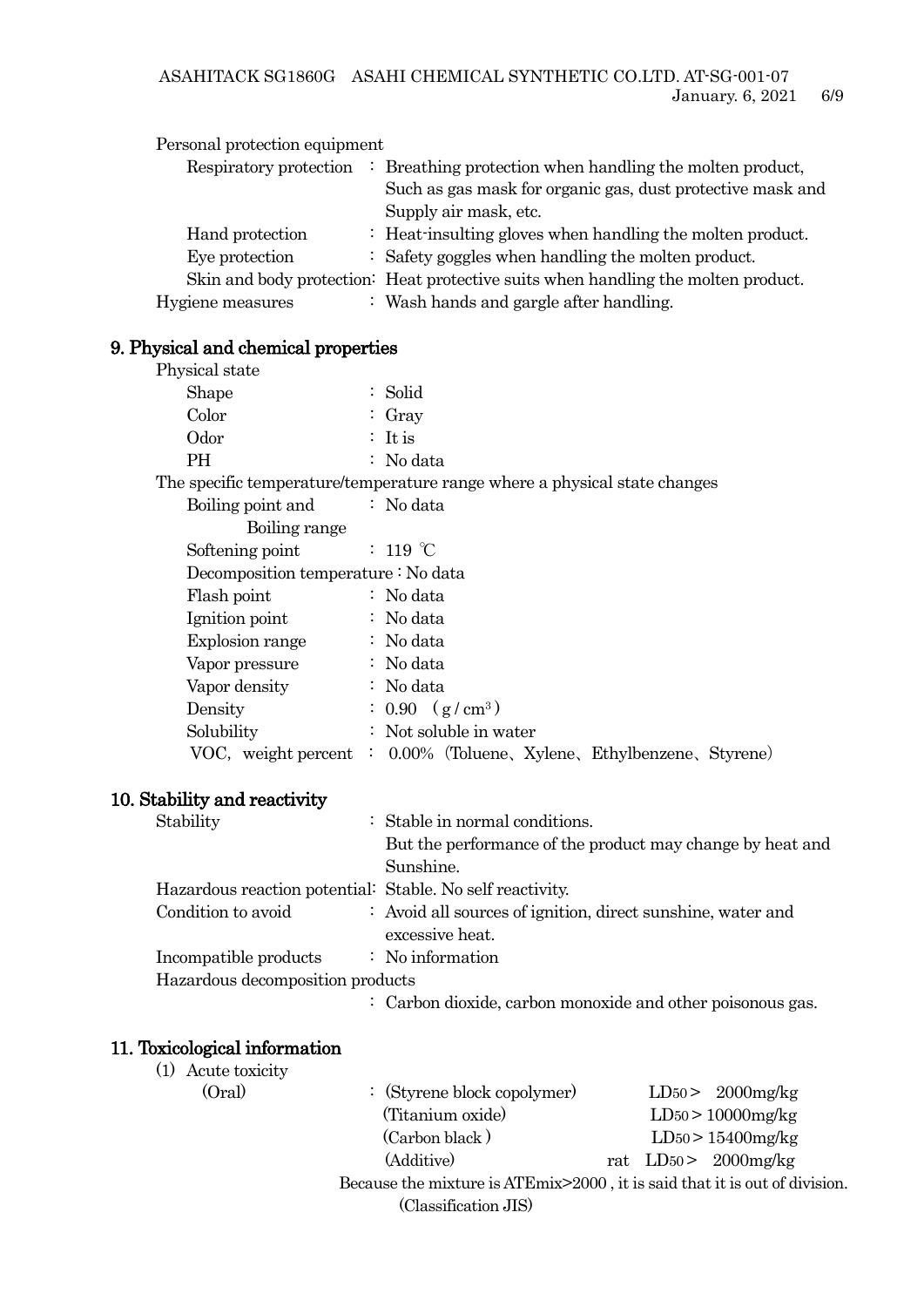ASAHITACK SG1860G ASAHI CHEMICAL SYNTHETIC CO.LTD. AT-SG-001-07 January. 6, 2021 7/9

|      | (Dermal)                                              | (Styrene block copolymer)<br>(Titanium oxide)<br>(Additive)                                        | $LD50 > 2000$ mg/kg<br>$LD_{50}$ > 10000mg/kg<br>LD <sub>50</sub> $>2000$ mg/kg<br>rat |
|------|-------------------------------------------------------|----------------------------------------------------------------------------------------------------|----------------------------------------------------------------------------------------|
|      |                                                       | Because the mixture is ATEmix>2000, it is said that it is out of division.<br>(Classification JIS) |                                                                                        |
|      |                                                       | $(Inhalation: gas, vapor):$ Because the mixture was a solid, a classification was<br>inapplicable  |                                                                                        |
|      | (Inhalation:mist,dust): No information                |                                                                                                    |                                                                                        |
|      | (2) Skin corrosion / stimulativeness                  |                                                                                                    |                                                                                        |
|      |                                                       | : No information<br>(Classification JIS)                                                           |                                                                                        |
|      | (3) Serious eye damage / stimulativeness to eyes      |                                                                                                    |                                                                                        |
|      |                                                       | : (Titanium oxide)<br>Category 2B                                                                  |                                                                                        |
|      |                                                       | No information                                                                                     |                                                                                        |
|      | (4) Respiratory organs sensitization                  |                                                                                                    |                                                                                        |
|      |                                                       | No information                                                                                     |                                                                                        |
|      | (5) Skin sensitization                                | : No information                                                                                   |                                                                                        |
| (6)  | Germ cell mutagenicity : No information               |                                                                                                    |                                                                                        |
|      | (7) Carcinogenicity                                   | : $(Carbon black)$ $Categorical 2$                                                                 |                                                                                        |
|      |                                                       | No information                                                                                     |                                                                                        |
|      | (8) Reproductive toxicity $\therefore$ No information |                                                                                                    |                                                                                        |
| (9)  | Specific target organ / systemic toxicology           |                                                                                                    |                                                                                        |
|      | Single exposure                                       | : (Titanium oxide) Category 3                                                                      |                                                                                        |
|      |                                                       | No information                                                                                     |                                                                                        |
|      |                                                       | Repetitive exposure: (Titanium oxide, Carbon black) Category 1                                     |                                                                                        |
|      |                                                       |                                                                                                    | Content of the mixture in Category 1 because it is less than 1%, I                     |
|      |                                                       | was classified.                                                                                    |                                                                                        |
| (10) | Aspiration respiratory organs hazard                  |                                                                                                    |                                                                                        |
|      |                                                       | No information                                                                                     |                                                                                        |
|      | Other information<br>÷                                | The data of this product in itself are not provided.                                               |                                                                                        |
|      | 12. Ecological information                            |                                                                                                    |                                                                                        |
|      |                                                       | (1) Hazardous to the aquatic environment-acute toxicity                                            | No information                                                                         |
|      |                                                       | (2) Hazardous to the aquatic environment-chronic toxicity                                          | (Titanium oxide) Category 4<br>No information                                          |
| (3)  | Hazardousness to the ozone layer                      |                                                                                                    | No information                                                                         |
|      | Other information                                     | The data of this product in itself are not provided.                                               |                                                                                        |

### 13. Disposal considerations

Residual waste : Dispose in accordance with the current local regulations in the own country. Dispose after completely cooling off, if waste is a high temperature. Contaminated containers or packing  $\qquad \qquad : \qquad$  Dispose of an empty container after completely removing contents. Dispose in accordance with the current local regulations in the own country.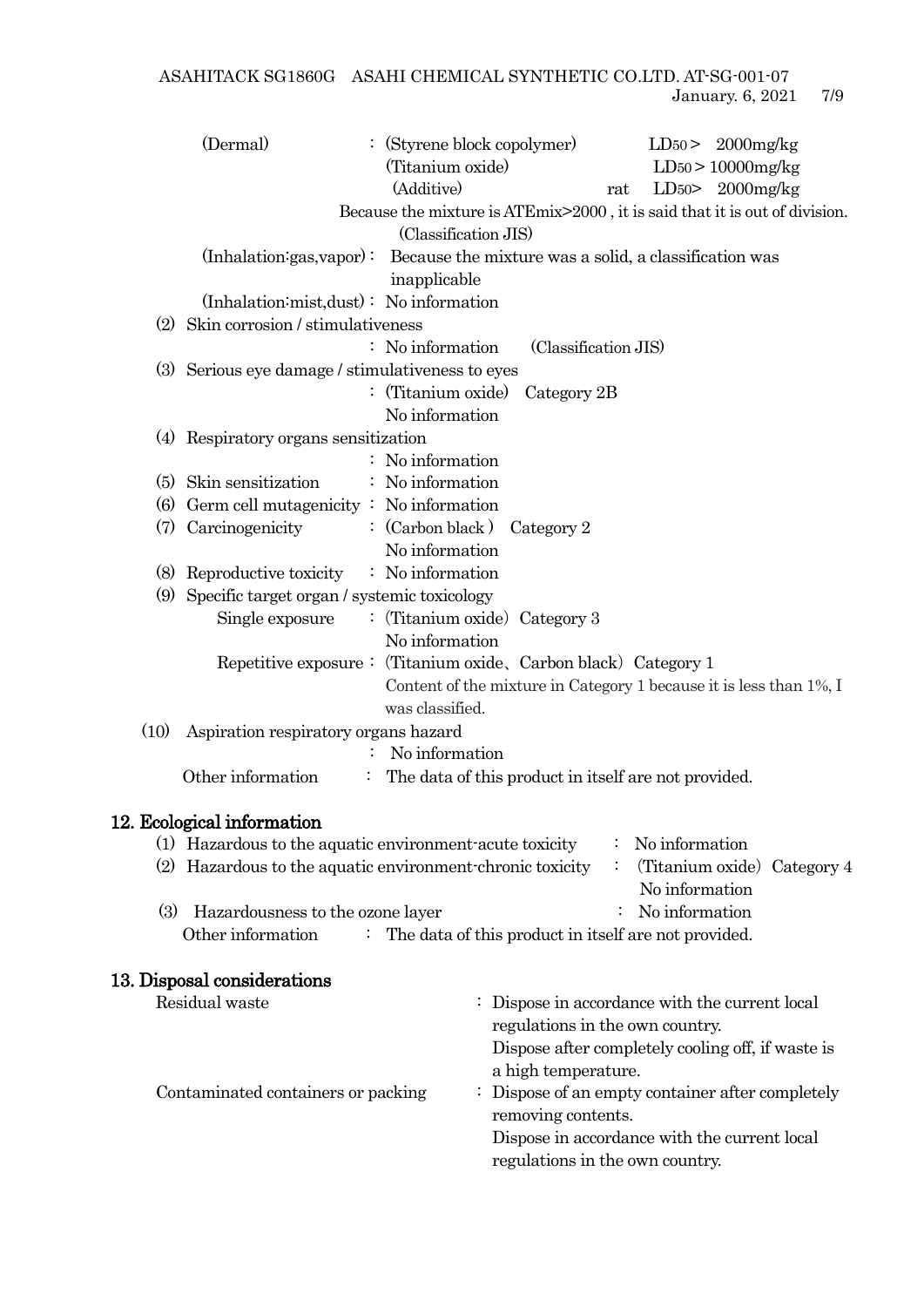#### 14. Transport information

| UN classification   | $\therefore$ Not the dangerous materials of the United Nations definition. |
|---------------------|----------------------------------------------------------------------------|
| Domestic regulation | : Follow the mode of transportation established in applied laws            |
|                     | and ordinances in the own country.                                         |
|                     | Specific safety measures and a condition of the transportation (in Japan)  |
|                     | $\therefore$ Fire attention.                                               |
|                     | Transport it by the container and the loading method according             |
|                     | to regulations of "Fire Service Act", because it corresponds to            |
|                     | " Designated flammable goods" of this law.                                 |
|                     | Confirm that there are not the damage, corrosion and a leak of             |
|                     | the container before the transportation.                                   |
|                     | Avoid the direct sunshine, and keep the water wet, and the                 |
|                     | water getting wet and pouring water and the high temperature               |
|                     | are assumed to be strict prohibition, and also keep dry.                   |
|                     |                                                                            |

### 15. Regulatory information

Take the application of the laws and ordinances of the own country.

#### In Japan :

PRTR( Pollutant Release and Transfer Regulation )

: Non-correspondence

Industrial Safety Control Act

: Article57-2 Dispiay,notification object Mineral oil ( No. 168 ) Article57-2 Notifiable substances

Titanium oxide ( No. 191 )

Poisonous and Deleterious Substances Control Act

: Non-correspondence

Fire Service Act : Article9-4 Designated flammable goods (Synthetic resins) ( more than 3,000kg )

Waste Management and Public Cleaning Act

: Article 2 (Waste plastics)

### 16. Other information

Literature references :

"Model MSDS Creation and guidance of GHS MSDS corresponding" Japan Adhesive Industry Association

The Chemical Daily published

"Globally Harmonized System of Classification and Labelling of Chemicals (GHS)" (five revision)

JIS Z 7253: 2012 "The methods of communicating hazard information of chemicals based on GHS - labels, safety data sheets and display of workplace within"

JIS Z 7252: 2009 "Classification method of chemical substances based on the GHS" National Institute of Technology and Evaluation HP (comprehensive chemical substance information providing system)

Raw materials supplied by the manufacturer (product) Safety Data Sheet